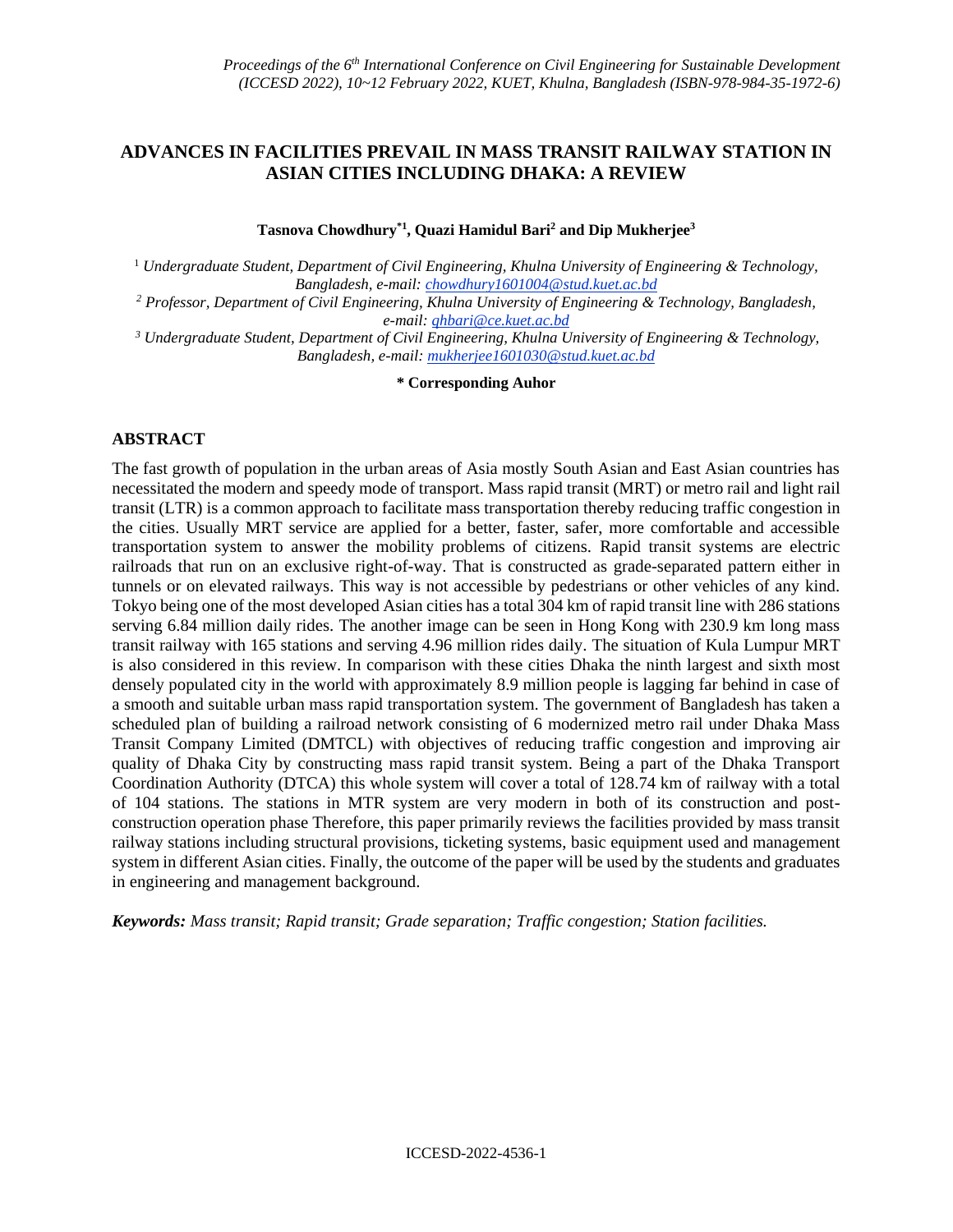## **1. INTRODUCTION**

The rapid growth of population worldwide has led to the construction and expansion of faster ways of communication. Usually mass railway transit (MRT) or light rail metro transit (LRMT) service are applied for a better, faster, safer, more comfortable and accessible transportation system to answer the mobility problems of citizens (Cledan 2010, MRT Jakarta 2013), consequently reduce the huge traffic congestion (Masirin et al. 2017). Rail way system depends on convenient transfers to attract users compared to any other modes of transportation. In an integrated transport system, railways are assigned the role of line haul service, with buses and other public vehicle performing the 2nd and 3rd tier of complementary services, according to their capacities and inherent advantages. The station plazas of major stations play a basic role in MRT system. They should be constructed to achieve smooth interchange between modes of transport. Metro Rail System is one of the most significant fields for further research and development. The system has many major components like, Rail tract, Rail coach, Stations, Signal system etc. The station of MRT is itself has importance as it has many different components in engineering and modern management point of view. The comparison among MRT stations are needed to be known for gaining knowledge by the undergraduate engineering and management students for their future involvement in design and operation of MRT stations to provide users satisfaction also. Brons (2009) state that, satisfaction with the level and quality of the access to the station is an important dimension of the rail journey which influences the overall satisfaction from that journey and that the quality and level of accessibility is an important element in explaining rail use.

There are numerous MRT stations which provide almost all kind of passenger facilities such as Shinjuku station in Japan, the busiest MRT station in the world serves almost 3.59 million people daily during 2018 with multiple facilities since 1885 (Web-1, 2021). The Central station in Hong-Kong is one of the longest stations in the world serving approximately 200,000 people on a daily basis (Web-2, 2021). These MRT stations have been providing different sort of passenger facilities. Among the stations 180 of Tokyo, 165 of Hong-Kong, 116 of Kula Lumpur and 104 (on going) of Dhaka are modern and well facilitated. Dhaka is the capital and the largest city in Bangladesh. It is the ninth largest in area and the sixth most densely populated city in the world. The estimated population is 8.9 million (BBS, 2015) within the metropolis having an area of 302.92 square km (BBS, 2013), as of 2011. The city is surrounded by four rivers namely: Buriganga, Turag, Dhaleshwari and Shitalakshya with many canals mostly polluted and low flows. The past statistics has shown rapid population growth and it is expected to increase gradually in upcoming days. The annual population growth rate of Bangladesh is 1.003% (World Bank, 2020), whereas it is 4.2% specifically in Dhaka city estimated as of 2021 (Web-3, 2021). Population of other big cities of Bangladesh is also growing fast. The impact of such population growth has significant implications for the transportation sector's ability to provide mobility for all people. Again this proves the necessity of MRT in Dhaka and other cities of Bangladesh. An important part of MRT system is its station as it has specific design, construction, post-construction management method. Their service management with all IT facilities are also important to know. Sometimes the services are different for different stations. An analysis of the status of the facilities at railway stations can be established through the safety of passengers and observations in the field. The facilities available at the urban service station are more complete than in rural service station (Masirin et al. 2016).

Therefore, a critical comparison for the facilities provided in these modern stations are not available in literature. However, which is necessary to acquire knowledge by the undergraduate engineering and management students who will work for railway station project design and management in future. Achieving design quality with systematic design management is essential for any construction project (Chin et al. 2011). To know all the facilities adopted in the Asian cities and Dhaka is important for the future undergraduate students.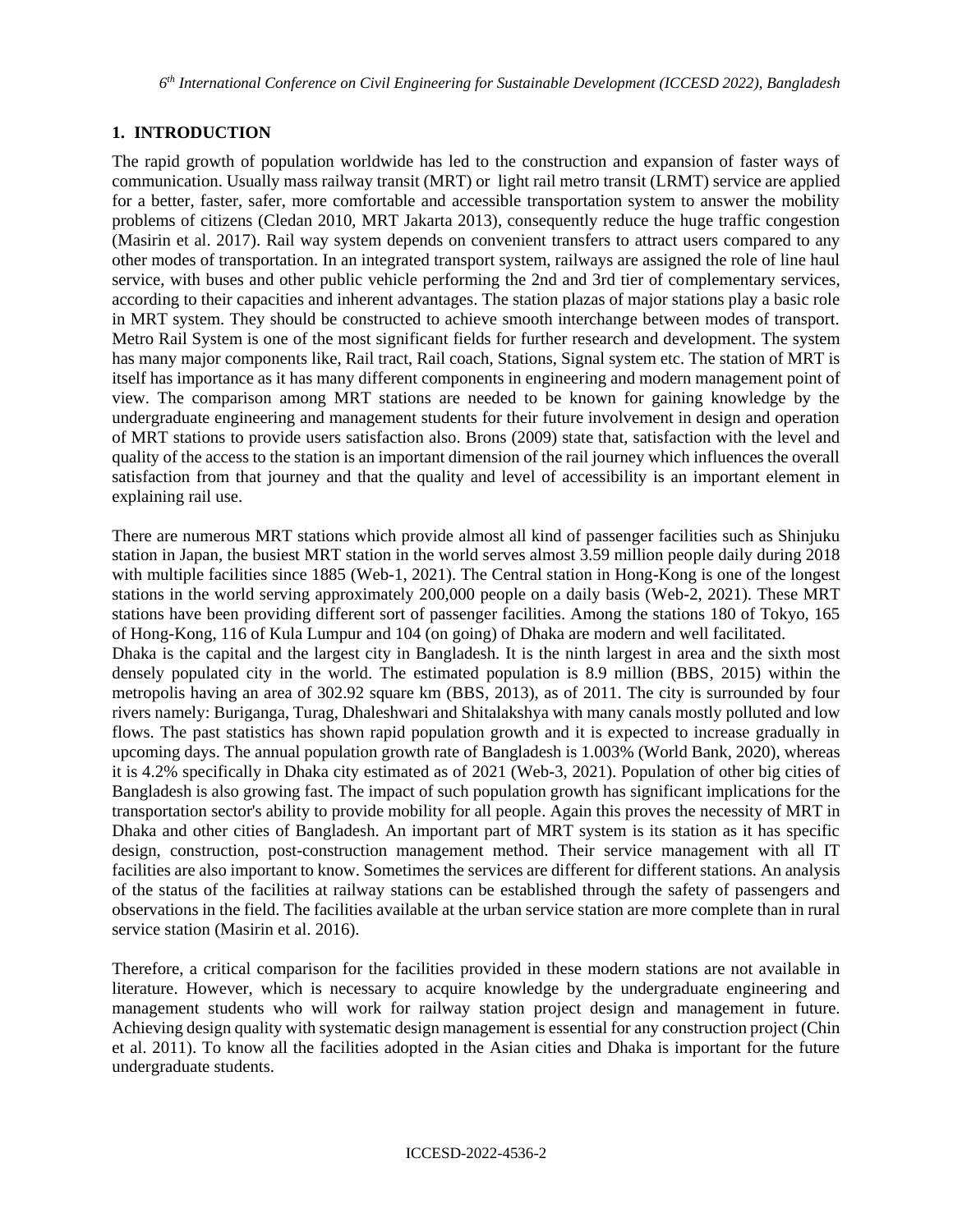## **2. METHODOLOGY**

This review paper is written mainly on the basis of thorough reading of different published literature in print and electronic form. Point to be noted that Bangladesh has lack of experts in transportation design and operation field. Information on design, construction, post-construction phase management and operation in service phase of MRT stations are rare in literature so far specifically for target groups of under graduate readers in the engineering and management fields. As the literature on MRT stations are very rare and not easily accessible by the readers, different data related on MRT station are collected form their specific website and also generated to written form from their videos. Information on MRT stations for Dhaka are also collected from accessible websites and personal communication.

With the purpose of reviewing, data on MRT stations of four cities namely are Hong Kong, Tokyo, Kuala Lumpur and Dhaka are collected and analyzed in this research based on the available data on internet website. General description on stations of cities are done first. After that specific description on different parts of stations of MRT of Hong Kong will be done on details as most of their information are available in English together with its local language. Final steps will be taken to form two comparison tables. One will be on comparison of overall MRT facilities among the cities and the other will be the comparison of elements of the stations.

## **3. OBSERVATION AND DISCUSSIONS**

### **3.1 Facilities provided by different MRT stations**

### **3.1.1 Shinjuku Station, Tokyo**

Shinjuku Station (Shinjuku-eki) is a significant railway station in Tokyo, Japan, located in the Shinjuku and Shibuya wards. Which is in the Nishi-Shinjuku and Shinjuku districts of Shinjuku. Operator East Japan Railway Company (known as JR East) runs the main station at Shinjuku (Wikipedia, Shinjuku Station, 2021). The station serves as the main connecting center for train traffic between Tokyo's special wards and Western Tokyo on intercity rail, commuter rail, and subway lines. It serves an average of 3.59 million peoples/day in 2018, making it the world's busiest station and registered as such with Guinness World Records. Shinjuku Station boasts about 200 exits and a 53 number of platforms, as well as department stores on practically every side. There are four major access points for Shinjuku Station: the West Gate, East Gate, South Gate and New South Gate, with many smaller ones in between. (Web-1, 2021).

It is feasible to walk from one part to another around the outside of the station, but this is time-consuming. Walking from the New South Gate to the West Gate is also doable, but it takes time and requires passing through train stations. Passengers may find themselves below or above the railway platforms depending on the entry used. The signs directing to the platform must be followed. The station building also provides information desk, Tokyo tourist information center JR East Travel Service Center, Odakyu Sightseeing Service Center, currency exchange and ATM booths, police box, lockers for keeping luggage etc (Web-4, 2021) as shown in Figure 1a and 1b.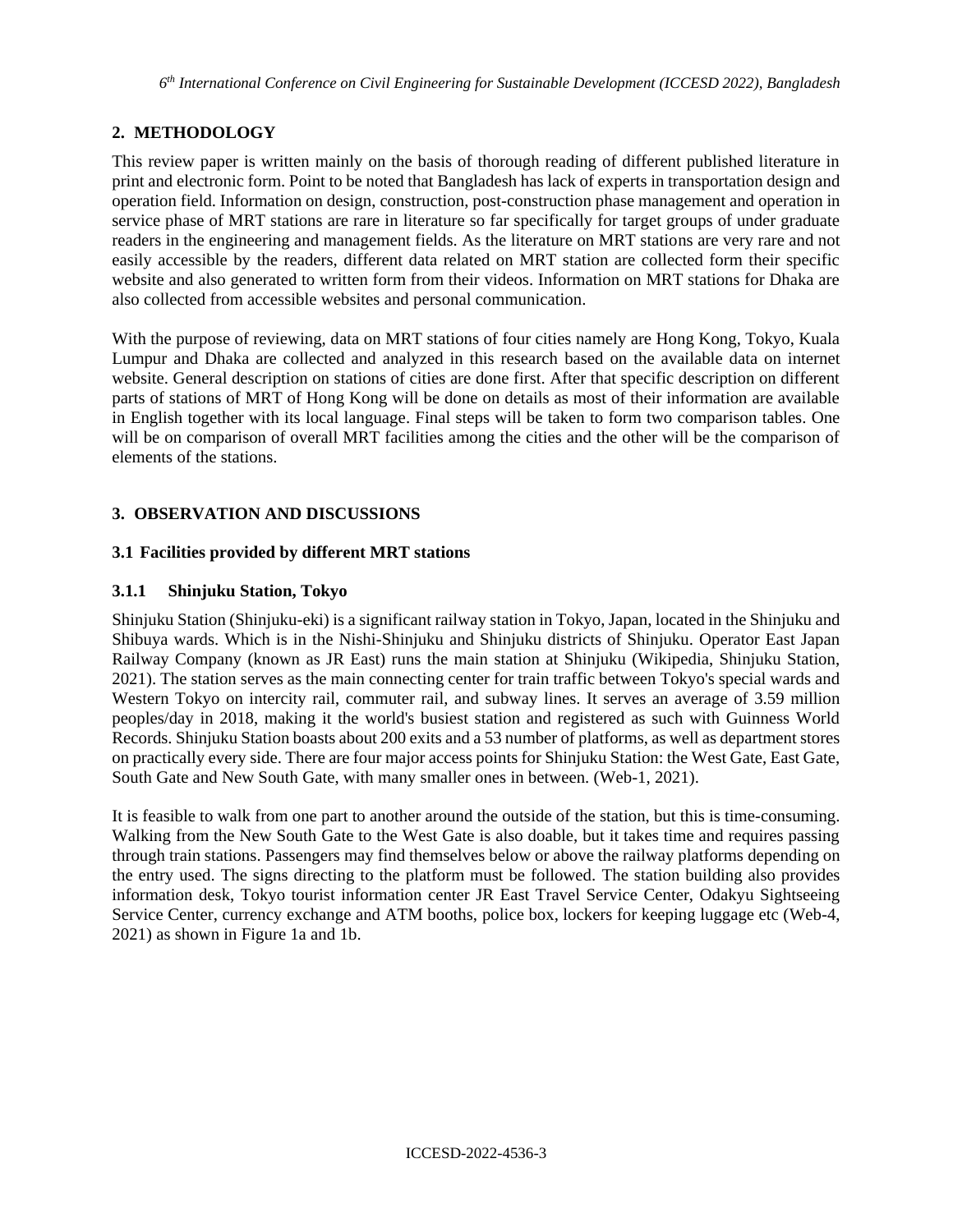



(a) Information center (b) currency exchange machine Figure 1: Different facilities at Shinjuku Station. (a) Information center (b) currency exchange machine (Web-4, 2021)

# **3.1.2 Central MTR Station, Hong-Kong**

The Central station in Hong-Kong is one of the longest stations in the world serving approximately 200,000 people on a daily basis (Web-2, 2021) as shown in Figure 3a. It was inaugurated on 12 February, 1980. The station has 4 tracks and 4 platforms.



Entrance/Exit Platform and Train

Figure 2: Station facilities and structure. Which are MTR System map, 3d view of station, Entrance/Exit and Platform and Train. Source: (web-1, 2021)

ICCESD-2022-4536-4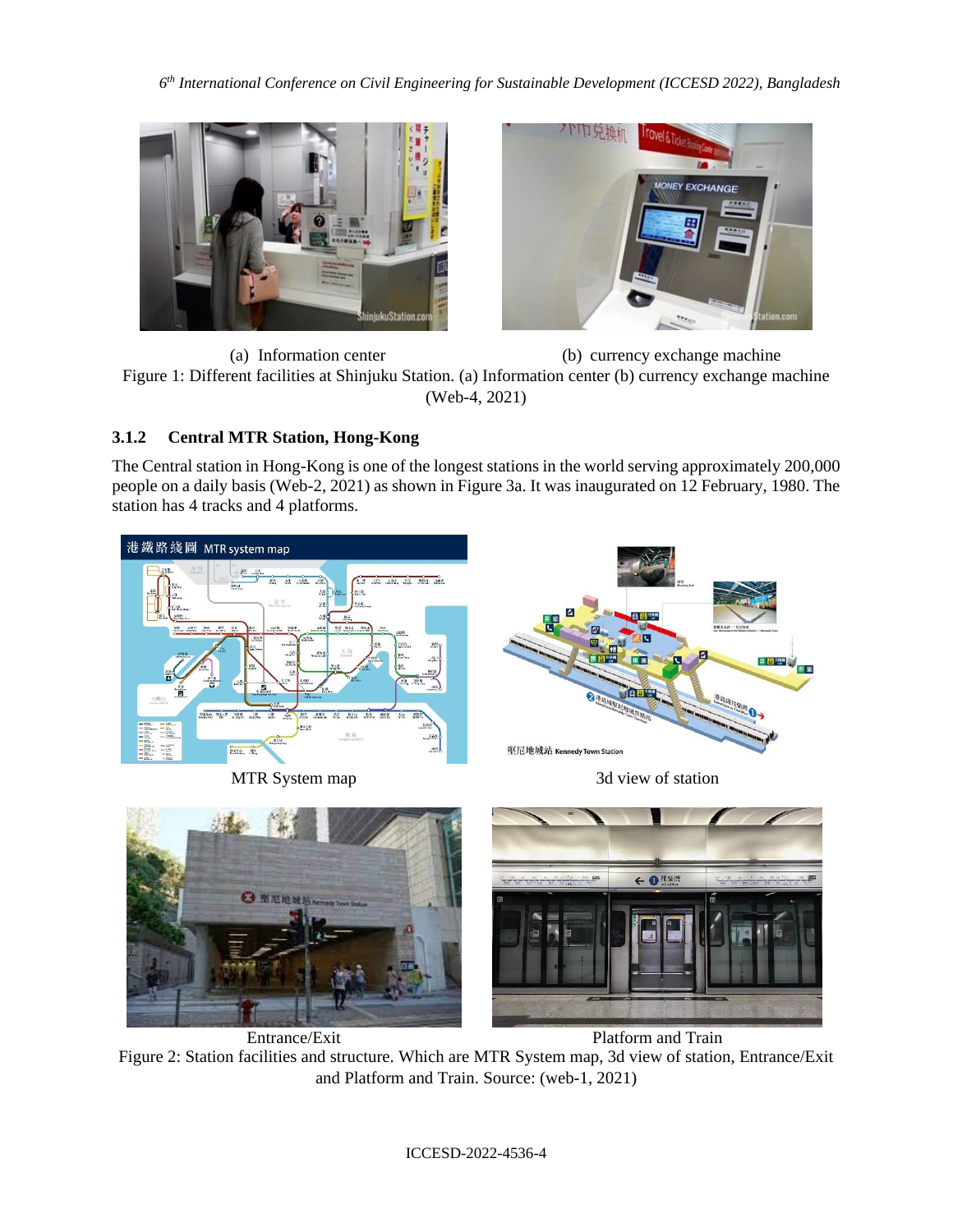The platforms are situated in 3 levels. The top level, which runs from World-Wide House to Alexandra House on the northern side of the road, is erected beneath Des Voeux Road Central at the intersection of Pedder Street. The platform serves the Island line's Chai Wan-bound trains, and this level also houses the connecting walkway to Hong Kong station. Platforms 1 and 2 have a shared island on the intermediate level. They were built right beneath Chater Road, stretching from Des Voeux Road Central to Club Street, and service the Tsuen Wan line. Platform 4 is on the bottom level, two floors below the top level, and serves Island line trains heading to Kennedy Town station as shown in Figure 3b. Kennedy Town station is at one end having one level and can accommodate two train (start and end) in two lines as shown in figure. The station have all the facilities including ticketing machine, escalator, telephone, toilet etc. Typical example of exit/entrance and a platform with train is shown in Figure 2c and 2d, respectively.

## **3.2 Scenario of Dhaka**

Present major mass transportation modes of Dhaka metropolitan city are roadway, railway and waterway, which serves for both internal and intercity communication. Short description on each modes are presented in the following section.

## **3.2.1 Roadway**

Roadway is the leading transportation mode for mobility within the Dhaka city area. The transportation network of Dhaka city consists of some 1868 km of roads and 163 km of sidewalks called footpaths (Sultana, 2013). Both motorized and non-motorized vehicles use the same road. Non- motorized rickshaws, bicycles, motor cycles, two-stroke engine auto rickshaws (CNG), private cars are used as par transit modes and buses are the most common form of public transport service. The use such heterogeneous type of vehicles made it one of the worst traffic congested city. There is moderate developed mass transportation system in the city. Buses being the main form of mass transportation system. There are 9311 numbers of registered buses and 8459 numbers of registered mini buses in Dhaka city (BRTA, Annual Report, 2018) run through 170 different routes (BRTA, 2014). Which are becoming insufficient for day to day movement of large number of people. Bangladesh Road Transport Corporation (BRTC) operates comparatively good quality buses on a few selected routes that serve a small portion of the city. Bus firms that are privately owned and are run according to their experience and are partly disorganized and dispersed. Lack of proper bus stops and bus bays and implementation of rules cause traffic jams.

# **3.2.2 Railway**

Railway is one of the oldest form of public transport in Dhaka city. It started on 1862 when railway tracks were first implemented in this country by the British administration. Due to partition of the country and then independence of Bangladesh made huge impact on the railway system. Though railways are a considerably safer and cheaper mode of transportation, they are unable to play the expected role in public transportation system of Dhaka due to a lack of sufficient efforts and investment in the urban corridor. Furthermore, rail tracks run through only a part of central business area and crowded regions with several level crossings. There are 8 local railway stations in Dhaka metropolitan city (BBS, 2013) and most of the express trains do not stop in every station.

## **3.2.3 Waterways**

Dhaka is surrounded by four rivers: Buriganga, Dhaleshwari, Turag and Shitalakshya. These rivers might have offered a basic facility for the operation of circular waterways but due to cost restrictions and a lack of proper planning for inter-connectivity among other modes, the waterway transportation system of Dhaka is not well developed. The length of waterway (river plus canal) in Dhaka metropolitan area in monsoon season and round the year are 18 km and 12 km, respectively (BBS, 2013). The main terminal for waterway transportation system in Dhaka city is Sadarghat. It mainly offers trips near and far to other southern districts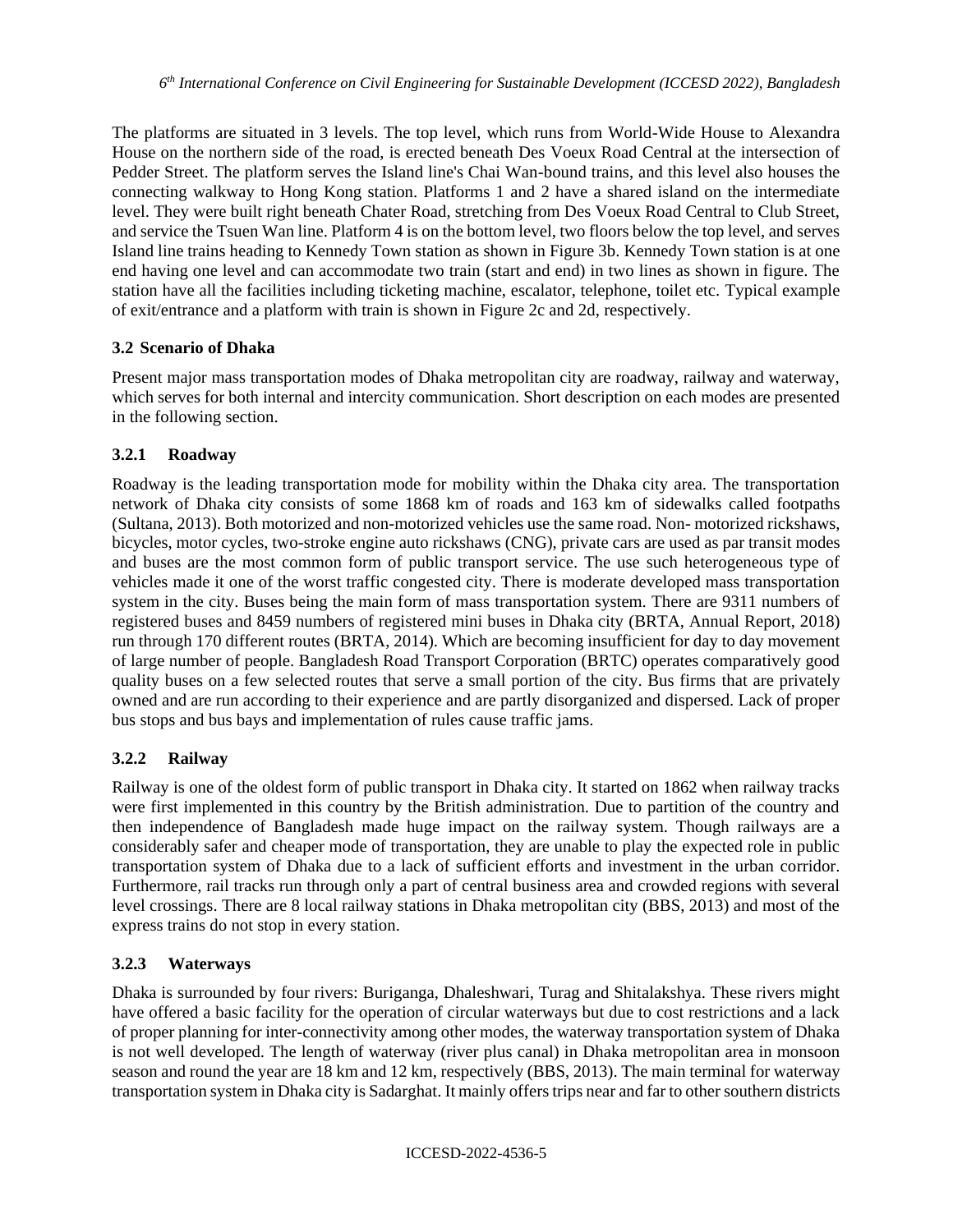and towns having water connectivity. Water bus services within the city are available on Buriganga River within a limited range of connectivity. Water buses of the Buriganga River carry passengers on Sadarghat to Gabtali route (BBN, 2010). Water taxis available in Hatirjheel and Gulshan lakes provide trips via two routes, one route between Tejgaon and Gulshan and the other route between the Tejgaon and Rampura areas (Masum, 2016). The waterway transportation system is inadequate with respect to the population and coverage throughout the whole city.

In summary, the together roadway, railway and waterway transportation system are now became insufficient for easy passing of the passengers of the city. Therefore, Metrorail is become essential for Dhaka metropolitan area.

## **3.2.4 Metrorail of Dhaka**

Bangladesh's government has set a schedule for constructing a railroad network that includes six updated metro rail lines under the Dhaka Mass Transit Company Limited (DMTCL). Dhaka MRT is targeted for controlling environmental pollution and boosting up economic growth (Saniul 2010). The project's goals are to reduce traffic congestion and improve air quality in Dhaka City by building a mass rapid transit system, thereby contributing to the Greater Dhaka Region's economic and social development and improving the urban environment. (Web-5, 2019).

This whole MRT network will cover a total of 128.741 km of railroad between which 67.569 km will be elevated railway and 61.172 km will be underground railway. This project will include a total of 104 stations having elevated stations 51 and underground stations 53 numbers (Web-6, 2020). The construction plan is shown in Table 1. Total lines are divided into six and each will be constructed in different three phases.

| Seri<br>al | <b>MRT</b> Line<br>Name | Phas<br>e       | Length<br>(Km) |             | Number of Stations |          | Probable Time<br>of Completion |      |
|------------|-------------------------|-----------------|----------------|-------------|--------------------|----------|--------------------------------|------|
| No         |                         |                 |                |             |                    |          |                                |      |
|            |                         |                 | Elevated       | Underground | Total              | Elevated | Underground                    |      |
| 1.         | <b>MRT LINE-</b>        | 1 <sup>st</sup> | 20.10          |             | 20.10              | 16       |                                | 2024 |
|            | 6                       |                 |                |             |                    |          |                                |      |
| 2.         | <b>MRT LINE-</b>        | 2 <sup>nd</sup> | 11.369         | 19.872      | 31.241             | 7        | 14                             | 2026 |
|            |                         |                 |                |             |                    |          |                                |      |
| 3.         | <b>MRT LINE-</b>        | 2 <sub>nd</sub> | 20.00          | 6.50        | 13.50              | 5        | 9                              | 2028 |
|            | 5 Northern              |                 |                |             |                    |          |                                |      |
|            | R                       |                 |                |             |                    |          |                                |      |
| 4.         | <b>MRT LINE-</b>        | 2 <sub>nd</sub> | 4.60           | 12.80       | 17.40              | 4        | 12                             | 2030 |
|            | 5 Southern              |                 |                |             |                    |          |                                |      |
|            | R                       |                 |                |             |                    |          |                                |      |
| 5.         | <b>MRT LINE-</b>        | 3 <sup>rd</sup> | 9.00           | 15.00       | 24.00              | 4        | 18                             | 2030 |
|            | 2                       |                 |                |             |                    |          |                                |      |
| 6.         | <b>MRT LINE-</b>        | 3 <sup>rd</sup> | 16.00          |             | 16.00              | 15       |                                | 2030 |
|            | 4                       |                 |                |             |                    |          |                                |      |

(Source: DMTCL, 2021)

## **3.2.5 MRT LINE-6 or the first ever elevated metro rail in Dhaka city**

The construction of MRT LINE-6 was prioritized and decided to be completed in first phase. The deal for construction of the line-6, costing \$2.8 billion, was signed by the Government of Bangladesh with the Japan International Cooperation Agency on 20 February 2013 (France-presse, 2013). The route alignment for MRT LINE-6 starts from Uttara 3rd Phase through Pallabi, Rokeya Sarani, Khamar Bari, Farm Gate, Hotel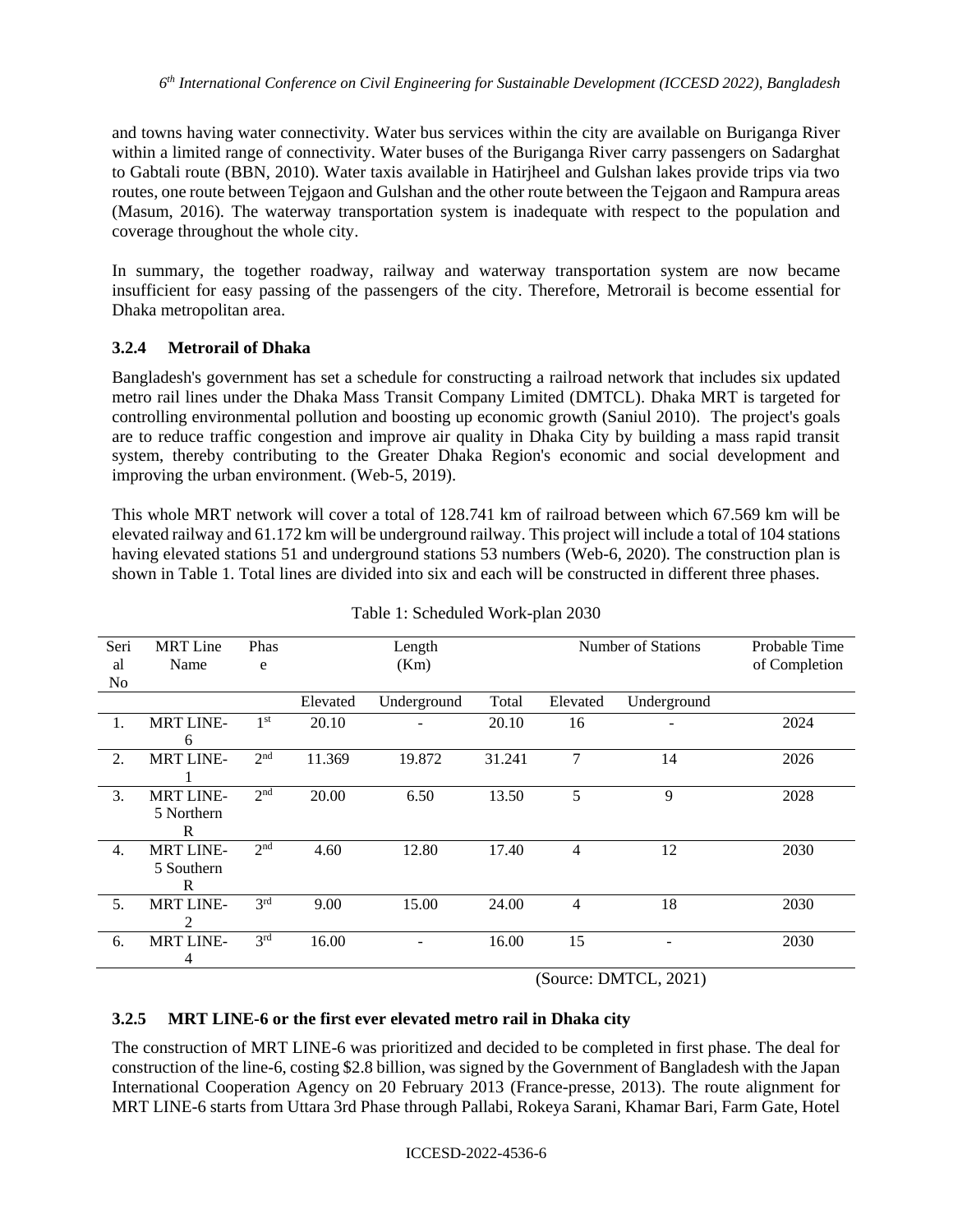Sonargaon, Shahbag, TSC, Doyel Chattar, Topkhana Road and to Bangladesh Bank. MRT LINE-6 will be further extended to Komolapur in future (DMTCL, Progress Report, 2021). It will have 16 stations throughout its course of 20.10 km in major points of the metropolis.

### **3.3 Comparison of overall facilities of MRT system**

The comparison of overall facilities of MRT system of Hong Kong, Tokyo, Kuala Lumpur and Dhaka city are presented in Table 2. Among these cities Tokyo has its oldest history to start MRT at 1941. After that, Hong Kong in 1979, Kuala Lumpur 1995 and Dhaka (ongoing project) on 2023. The cities have one or more companies of MRT system. Most of the cities have standard track gauge 1435 mm. Hong Kong with 230.9 km long mass transit railway with 165 stations and serving 4.96 million rides daily. Tokyo being one of the most developed Asian cities has a total 304 km of rapid transit line with 286 stations serving 6.84 million daily rides. Kuala Lumpur with 151.1 km long mass transit railway with 116 stations and serving 0.647 million rides daily. Dhaka with 128.74 km long mass transit railway with 104 stations. The average distance between stations ranged from 1.39 km to 1.06 km and the value for Dhaka is 1.23 km, which is seems to be standard.

|                                   | <b>Hong Kong</b>                       | <b>Tokyo</b>                  | <b>Kuala Lumpur</b>                                | <b>Dhaka</b> |  |
|-----------------------------------|----------------------------------------|-------------------------------|----------------------------------------------------|--------------|--|
| <b>Year of start</b>              | 1979                                   | 1941                          | Dec 16, 1995                                       | Dec, 2023    |  |
| <b>Company name</b>               | MTR-CL                                 | Tokyo Metro Co<br>Toei Subway | Prasarana                                          | <b>DMTCL</b> |  |
| <b>MTR System map</b>             | $\checkmark$                           | ╱                             | $\checkmark$                                       | ✓            |  |
| <b>Location map</b>               | $\checkmark$                           | ✓                             | $\checkmark$                                       | $\checkmark$ |  |
| <b>Station layout</b>             | $\checkmark$                           | $\checkmark$                  | $\checkmark$                                       | $\checkmark$ |  |
| <b>Service name</b>               | <b>MTR</b>                             | Tokyo subway                  | Rapid KL<br><b>MRT</b><br><b>LRT</b>               | <b>MRT</b>   |  |
| <b>Service length</b>             | 230.9 km                               | 195 km<br>109 km              | 151.1 km                                           | 128.741 km   |  |
| <b>Stations</b>                   | 165                                    | 180<br>106                    | 116                                                | 104          |  |
| Ave. distance<br>between stations | $1.39 \text{ km}$                      | $1.06 \mathrm{km}$            | $1.30 \mathrm{km}$                                 | 1.23 km      |  |
| <b>Service</b>                    | Heavy rail<br>Light rail<br>Feeder bus | $-$                           | Heavy rail<br>Light rail<br>Monorail<br>Feeder bus | $-$          |  |
| <b>No. of lines</b>               | Heavy rail: 10<br>Light rail:12        | 13                            | 5                                                  | 6            |  |
| Daily ridership                   | 4.962 million                          | 7.58 million<br>3.21 million  | 437822 LRT<br>175213 MRT<br>34344 Monorail         |              |  |

Table 2: Comparison of overall facilities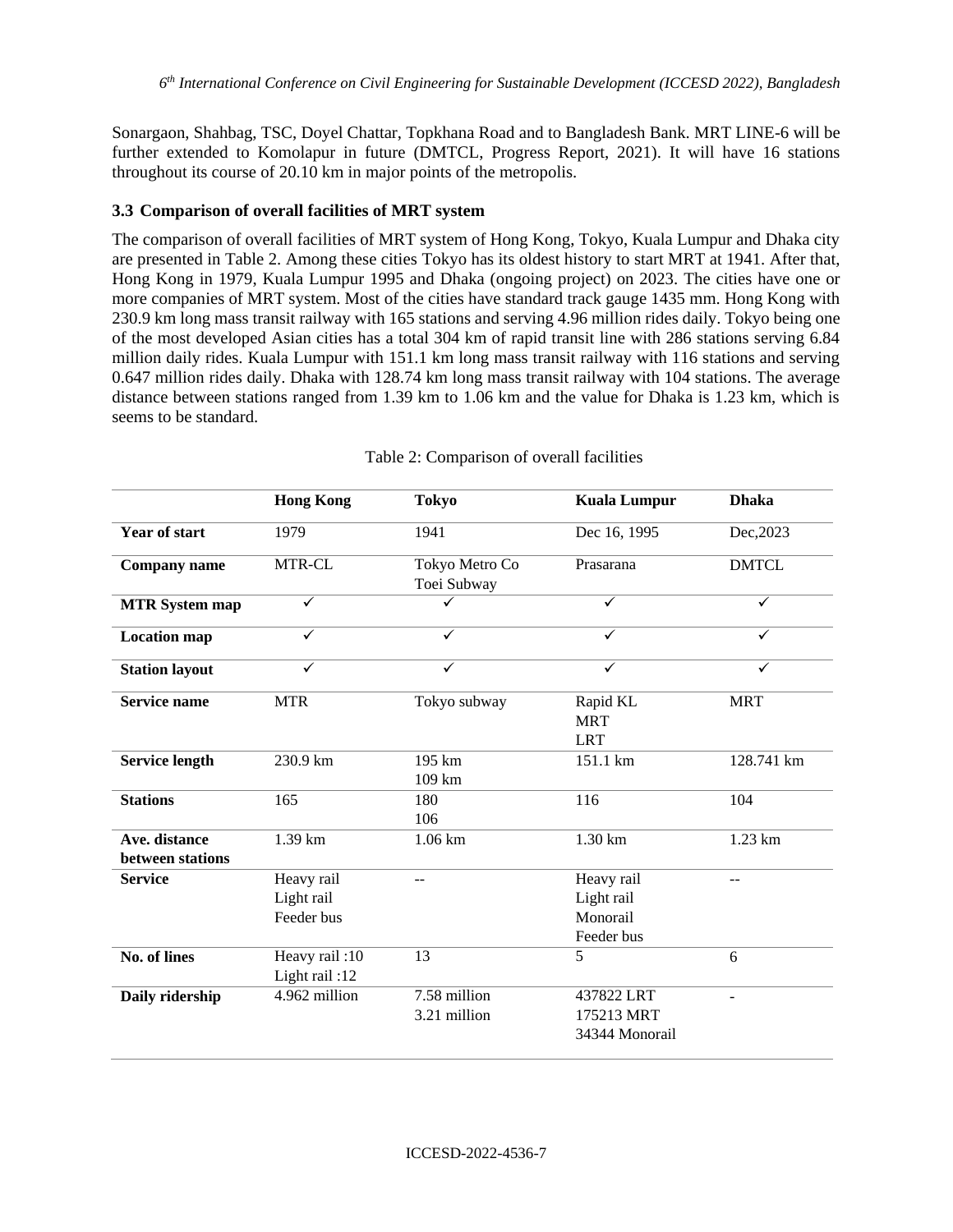| 1435<br>standard<br>mm<br>mm | 1435 | $1067$ mm | 1435 mm | <b>Track gauge</b> |
|------------------------------|------|-----------|---------|--------------------|
| standard gauge<br>gauge      |      | 1435 mm   | 1432 mm |                    |
|                              |      | 1372 mm   |         |                    |

### **3.4 Comparison of Station Elements**

The comparison of advanced facilities of MRT stations of Hong Kong, Tokyo, Kuala Lumpur and Dhaka city are presented in Table 3. Most of the stations have all the operational items as Platform, Ticket system, Escalators/Elevators, Lighting, Air conditioning, and Announcement system. Their communication system consists of information center and telecommunication. Optional Passenger facilities include Waiting room, Public toilet, Commerce and journal facilities and Prayer room. Most of the MRT stations are multi-leveled either over ground or underground. The different levels are well connected by escalators.

Japan's railway stations are much more than places to jump on a train, shinkansen or subway. Japan's train stations are fully-integrated service and commercial centers offering various options for shopping, dining and entertainment. Most large stations also double as Highway Bus terminals for connections to other cities and the nearest airport (). Some large station complexes are like mini-cities in themselves: Kyoto Station, Nagoya Station (the world's largest station building) and Shinjuku Station in Tokyo have luxury hotels, department stores, cinemas, book shops, underground shopping malls and floors of restaurants, cafes, bars and retail outlets. Hong Kong stations have Babycare Rooms/Breastfeeding Areas, Free Wi-Fi Center, Free Mobile Charging Service, Customer Service Centre, Tourist Services, Lost Property, Toilets, Free Publication, Post Boxes, Three-color Recycle Bin. Similar facilities are provided in some stations in Kula Lumpur. However, the idle railway stations were equipped with lesser facilities as compared to busy railway station (Thanaraju 2019).

Three types of stations based on platform categories are designed for Dhaka MRT namely: Lateral platform which is easy to extend in future, Island platform I and Island platform II. The lateral type platform is proposed for intermediate stations and the Island type platform with less umbers of elevators and stairs is proposed by terminal stations. The station building has two floors, first floor will be the concourse and second floor will be the platform. The number of daily passengers for lateral type stations is 81,000 and for island type (terminal) station is 124,000 (JICA 2011). Ticket System for MRT Line-6 contain many modern equipment to serve the passenger smoothly. The equipment are Ticket Vending Machine (Capacity: about 300 tickets/hr), Contactless IC tickets, Automatic Gate (Capacity: Maximum about 60 p/min), Fare Adjustment Machine (Capacity: about 140 times/hr.), Data collection machine and Ticket checker (Ref).

In summary, The design and planning of the stations has been done according to the most recent advanced technologies and demand which can be expected to serve the desired goal and objectives and thus eliminating the congestion problem of one of the most crowded mega cities in the world. (Ref). The design and planning of the stations for DMTCL has been done according to the most recent advanced technologies and demand as can be seen from online published report of DMTCL. It can also be seen from Table 3 that the MRT stations of Dhaka have all the modern facilities as the other three cities, Hong Kong, Tokyo, Kuala Lumpur. Finally, the MTR Dhaka should applied proper facilities management after completion its construction. The real-time information systems is also a vital point in management of station which could increase the passengers satisfaction (Sweeney, 2012). A better facilities management should take into consideration on the service quality provided in the railway station as it plays a vital role in encouraging citizen towards its services which eventually could overcome traffic congestion and contribute towards sustainable transportation in country (Thanaraju 2019). The highest valued indicator of public transport is cleanliness and comfort. The perceived value of comfort includes customer feelings about brightness of the environment, temperature and cleanliness of the station (Shen et al. 2016). It is hoped that, the final management of Dhaka MRT station will look after about its cleanliness and comfort. Facilities at railway station should be improved to attract people using the facilities (Masirin et al. 2016). Railway station with

#### ICCESD-2022-4536-8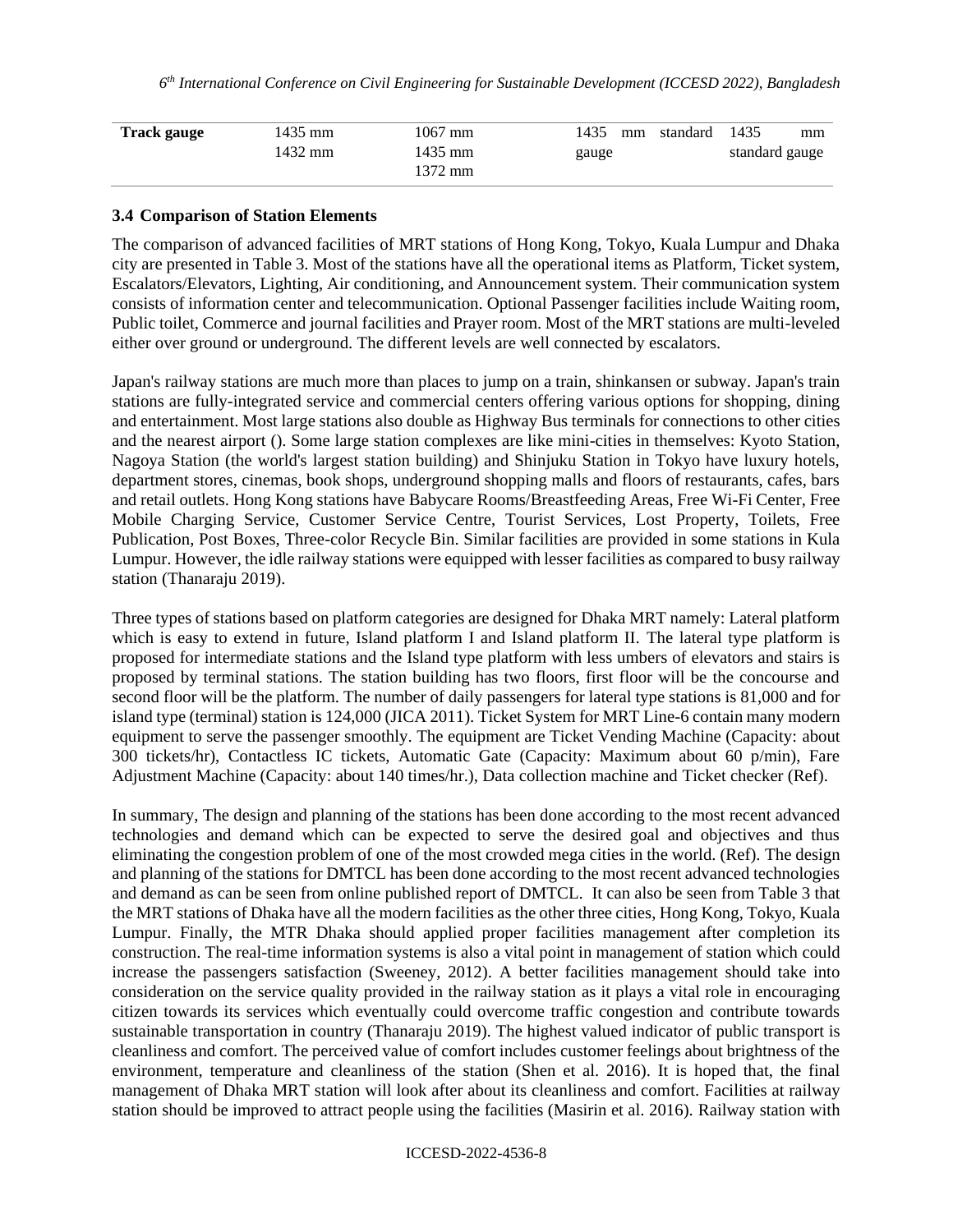better and adequate facilities can generate more revenue as this would increase and encourage people from taking rail transport as their transportation mode (Thanaraju 2019).

| <b>Items</b>                                       |                                    | <b>Hong Kong</b>         | <b>Tokyo</b> | <b>Kuala Lumpur</b> | <b>Dhaka</b>   |
|----------------------------------------------------|------------------------------------|--------------------------|--------------|---------------------|----------------|
| Size of a typical station in meter (m),<br>L, W, H |                                    | 360, 20.5,<br>$12.3^a$   | $-$          | ۵.                  | ۵.             |
|                                                    | Platform                           | ✓                        | $\checkmark$ | $\checkmark$        | $\checkmark$   |
|                                                    | Ticket system                      | ✓                        | $\checkmark$ | ✓                   | ✓              |
|                                                    | <b>Escalators</b>                  | ✓                        | $\checkmark$ | $\checkmark$        | ✓              |
| <b>Operational</b>                                 | Elevators                          | ✓                        | ✓            | ✓                   |                |
| <b>Item</b>                                        | Lighting                           | $\checkmark$             | $\checkmark$ | $\checkmark$        | ✓              |
|                                                    | Air conditioning                   | ✓                        | $\checkmark$ | ✓                   | $\checkmark$   |
|                                                    | Announcement system                | ✓                        | $\checkmark$ | $\checkmark$        | ✓              |
| Communication                                      | Information center                 | ✓                        | $\checkmark$ | $\checkmark$        | ✓              |
|                                                    | Telecommunication                  | ✓                        | $\checkmark$ | $\checkmark$        | $\blacksquare$ |
| Passenger                                          | Waiting room                       | ✓                        | $\checkmark$ | ✓                   |                |
| facilities                                         | Public toilet                      | ✓                        |              | ✓                   |                |
|                                                    | Commerce and journal<br>facilities |                          | $\checkmark$ |                     |                |
|                                                    | Prayer room                        | $\overline{\phantom{a}}$ |              | $\checkmark$        | ✓              |

|  | Table 3: Comparison of Station elements |  |  |
|--|-----------------------------------------|--|--|
|--|-----------------------------------------|--|--|

 $a$ <sup>(</sup>Chin 2011)

## **4. CONCLUSION**

- It is observed that most of the MRT stations are multi-leveled either over ground or underground. The different levels are well connected by escalators. All of the stations have the modern facilities to buy ticket, check-in and check-out system with well decoration.
- Bangladesh will enter to the history of metro rail system through the operation of MRT Line-6 project in 2022. The amazing effort, investment and planning that Bangladesh Government has provided through DMTCL to ease the daily life of people residing in the capital is praiseworthy.
- A critical comparison for the facilities provided in these modern stations are successfully performed. The knowledge will be helpful for undergraduate engineering and management students who will work for railway station design and management in future. By referring this review study the MRT operators can decide the most vital and critical station facilities that can affect satisfaction of future passenger towards sustainable development.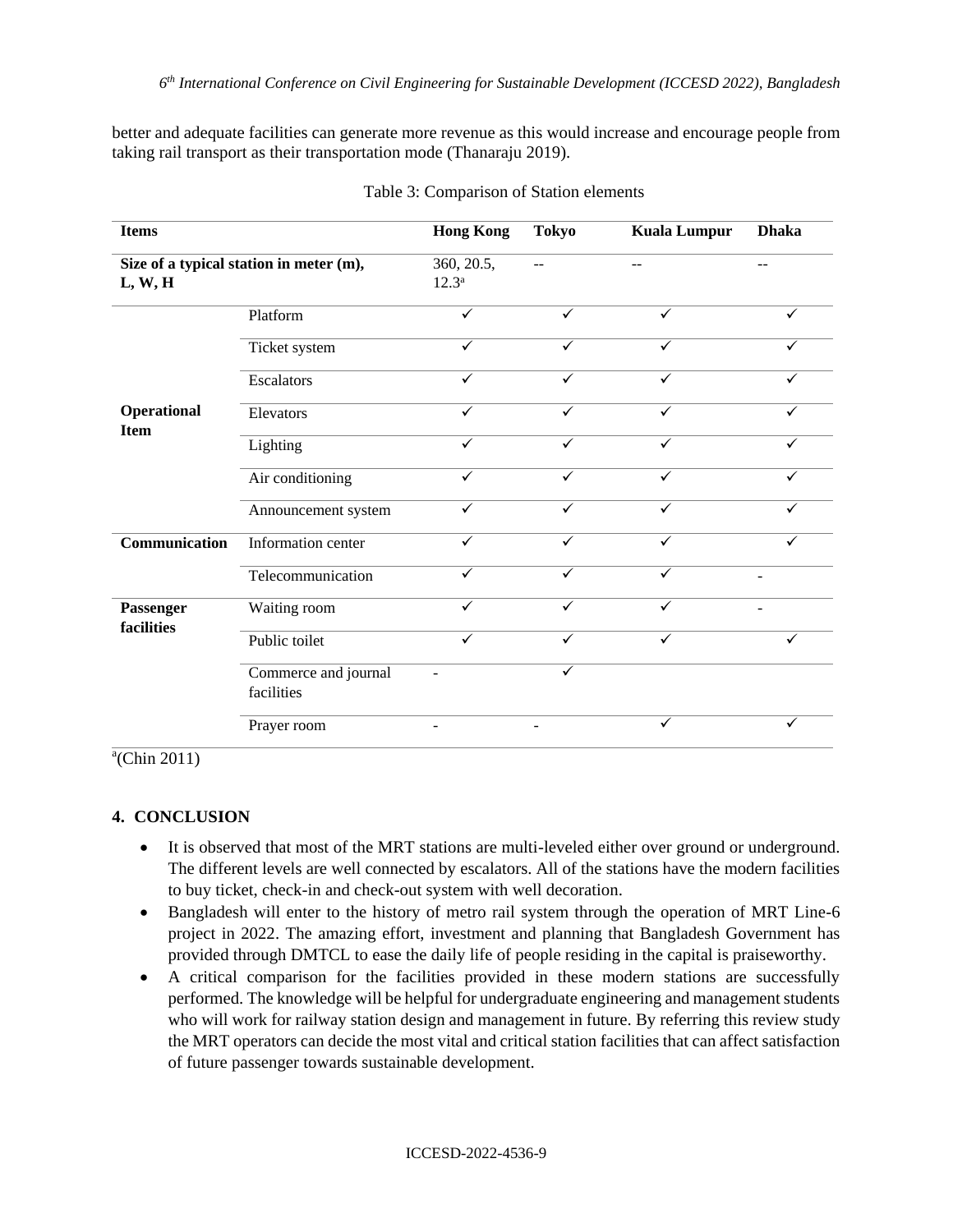### **REFERENCES**

- BBN. (2010, August 28). Waterbus service launched on Sadarghat-Gabtali river route. Retrieved from Bangladesh Business News: https://businessnews-bd.net/waterbus-service-launched-on-sadarghatgabtali-river-route/
- BBS (2013). District Statistics 2011. Dhaka, Bangladesh: Bangladesh Bureau of Statistics.
- BBS. (2015). Bangladesh Population and Housing Census 2011, National Report, Volume 1. Dhaka, Bangladesh: Bangladesh Bureau of Statistics.
- BRTA (2014) Annual Report 2014. Dhaka, Bangladesh: Bangladesh Road Transport Authority.
- BRTA (2018) Annual Report 2018. Dhaka, Bangladesh: Bangladesh Road Transport Authority.
- Brons, M., Givoni, M., & Rietveld, P. (2009). Access to railway stations and its potential in increasing rail use. Transportation Research Part A: Policy and Practice, 43(2), 136-149. Retrieved from https://doi.org/10.1016/j.tra.2008.08.002

Chin S. P., Ngai C. Y. K. and Ramanathan M. (2011) Integrated Team Design Process – Successful Stories of Hong Kong MTR Corporation Projects. Procedia Engineering 14, 1190–1196

- Cledan M. P. and Iain M. (2010) Private sector participation in light rail light metro transit initiatives. The World Bank
- DMTCL. (2021). Progress Report. Dhaka: Dhaka Mass Transit Company Limited.
- France-presse, A. (2013, February 20). Bangladesh, Japan strike deal for \$2.8-bln Dhaka metro rail. Retrieved from from globalpost: https://web.archive.org/web/20130521135029/http://www.globalpost.com/dispatch/news/afp/130220/b angladesh-japan-strike-deal-28-bln-dhaka-metro-rail-0
- JICA. (2011). Preparatory Survey on Dhaka Urban Transport Network Development Project phase II, Draft Final Report. Dhaka: Japan International Cooperation Agency.
- Masirin M. I. M., Fuad I. and Nordin N. H. (2016) Railway Station Facilities in Rural and Urban Services Based on Observation and User Feedback. MATEC Web of Conferences, 47, published by EDP Sciences, doi:10.1051/matecconf20164703012
- Masirin M. I. M., Salin A. M., Zainorabidin A., Martin D. and Samsuddin N. (2017) Review on Malaysian Rail Transit Operation and Management System: Issues and Solution in Integration. IOP Conf. Series: Materials Science and Engineering 226, 012029 doi:10.1088/1757-899X/226/1/012029
- Masum, O. (2016, December 6). Water taxi services on Dhaka's Hatirjheel 'from Victory Day'. Retrieved from bdnews24.com: https://bdnews24.com/bangladesh/2016/12/06/water-taxi-services-on-dhakashatirjheel-from-victory-day
- MRT Jakarta (2013), Shaping the Milestone in Indonesian Infrastructure The first of its kind, Annual Report 2013
- Saniul A. M. (2010) Factors in deciding Metro Rail in Developing Countries: A study on the proposed Metro Rail system for Dhaka. Journal of Bangladesh Institute of Planners, Vol 3. pp. 33-51, ISSN 2075- 9363
- Shen, W., Xiao, W., & Wang, X. (2016). Passenger satisfaction evaluation model for Urban rail transit: A structural equation modeling based on partial least squares. Transport Policy, 46, 20-31.
- Sultana, N. (2013). Efficiency Analysis of Public Transit systems in Bangladesh: A Case Study of Dhaka City. Masters thesis, University of Waterloo, Canada.
- Sweeney, B., & Ba, G. P. E. P. (2012). An analysis of the role of real time passenger information on bus users in a European city: the case of Dublin, Ireland. Retrieved from https://www.ipi.ie/sites/default/files/thesis\_bryan\_sweeney.pdf
- Thanaraju P., Khan P. A. M., Sivanathan S. and Juhari N. H. (2019) Passengers' Satisfaction towards Railway Facilities (RAILQUAL) in the Central Region. International Journal of Recent Technology and Engineering (IJRTE), ISSN: 2277-3878, Volume-8 Issue-2S
- Web-1 (2021) Wikipedia. (2021, November 27). Shinjuku Station. Retrieved from WIKIPEDIA: https://en.wikipedia.org/wiki/Shinjuku\_Station